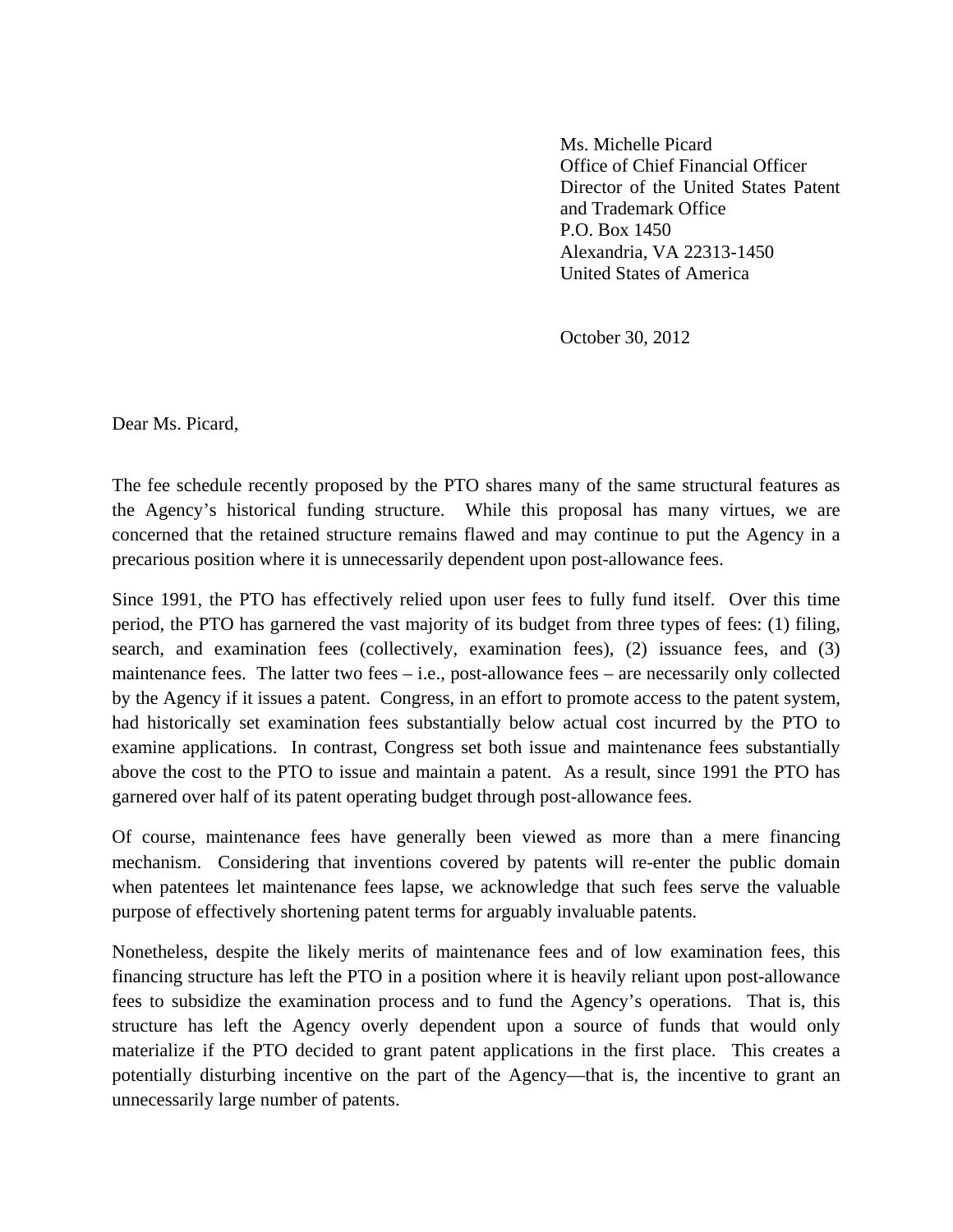The AIA was, in part, enacted in reaction to the perception that the Agency issues too many invalid patents. A PTO that is somehow biased towards allowing patents on inventions that are already known is likely to be routinely granting patents that end up imposing significant costs on society—through monopoly prices and diminished consumer access—without bestowing the commensurate benefits of stimulating innovation. A fee structure that relies so considerably upon post-allowance fees only solidifies this concern by pinpointing a potential source of Agency bias.

In a study forthcoming in the *Vanderbilt Law Review*, we find evidence indeed suggesting that the Agency's historical fee structure biases the PTO towards granting patents (this article can be downloaded at http://papers.ssrn.com/sol3/papers.cfm?abstract\_id=1986542). The evidence does not suggest that the Agency universally seeks to expand its budget as it acts upon this incentive. Rather, it suggests that the Agency may only act upon this incentive during periods in which it may be especially in need of additional funds in order to stay afloat. To be clear, we only mean to suggest that this evidence is consistent with a story in which the Agency's funding structure induces a bias towards granting. While we attempt to rule out a relatively large number of competing explanations for the granting patterns observed in the data, we cannot absolutely conclude, as few empirical studies of this nature can, that the Agency's fee structure has truly caused an increase in granting behavior. Considering the high likelihood that PTO fee collections may fall short of budgetary expectations due to various developments (e.g., lowerthan-expected renewal fee collections, greater-than-expected share of small-entity filers, etc.), we remain concerned with the structural observation that the Agency is effectively required to achieve a particular grant rate in order to break even. As such, we remain concerned that the Agency may have no choice at times but to turn to distortionary granting practices.

Although the Agency should be commended for considering key policy factors such as fostering innovation and facilitating effective administration of the patent system during its deliberative process of settings its fees, the new fee schedule proposed by the PTO maintains the same weakness of the historic schedule. The PTO modestly increased its examination fees, decreased issuance fees, and substantially increased maintenance fees. However, the ratio of preallowance and post-allowance fees remained virtually unchanged. As such, the Agency will continue to remain heavily dependent upon a set of fees that it only collects if patents are granted. As a result, we are left with the same concerns emphasized above. Admittedly, while a financially constrained PTO could raise fees in an effort to cover its expenses, the duration of the fee-setting process limits the ability of the Agency to immediately augment its revenue through fee increases. Thus, the Agency, even with fee-setting authority, may turn to granting patents in an effort to increase fee collections.

We believe that the budgetary constraints facing the PTO need to be more carefully and explicitly considered during the fee-setting process. The optimal fee schedule should consider not only the incentives and social welfare of patent applicants and society but also the PTO's needs for financial sustainability. As a result, we encourage the PTO to consider raising